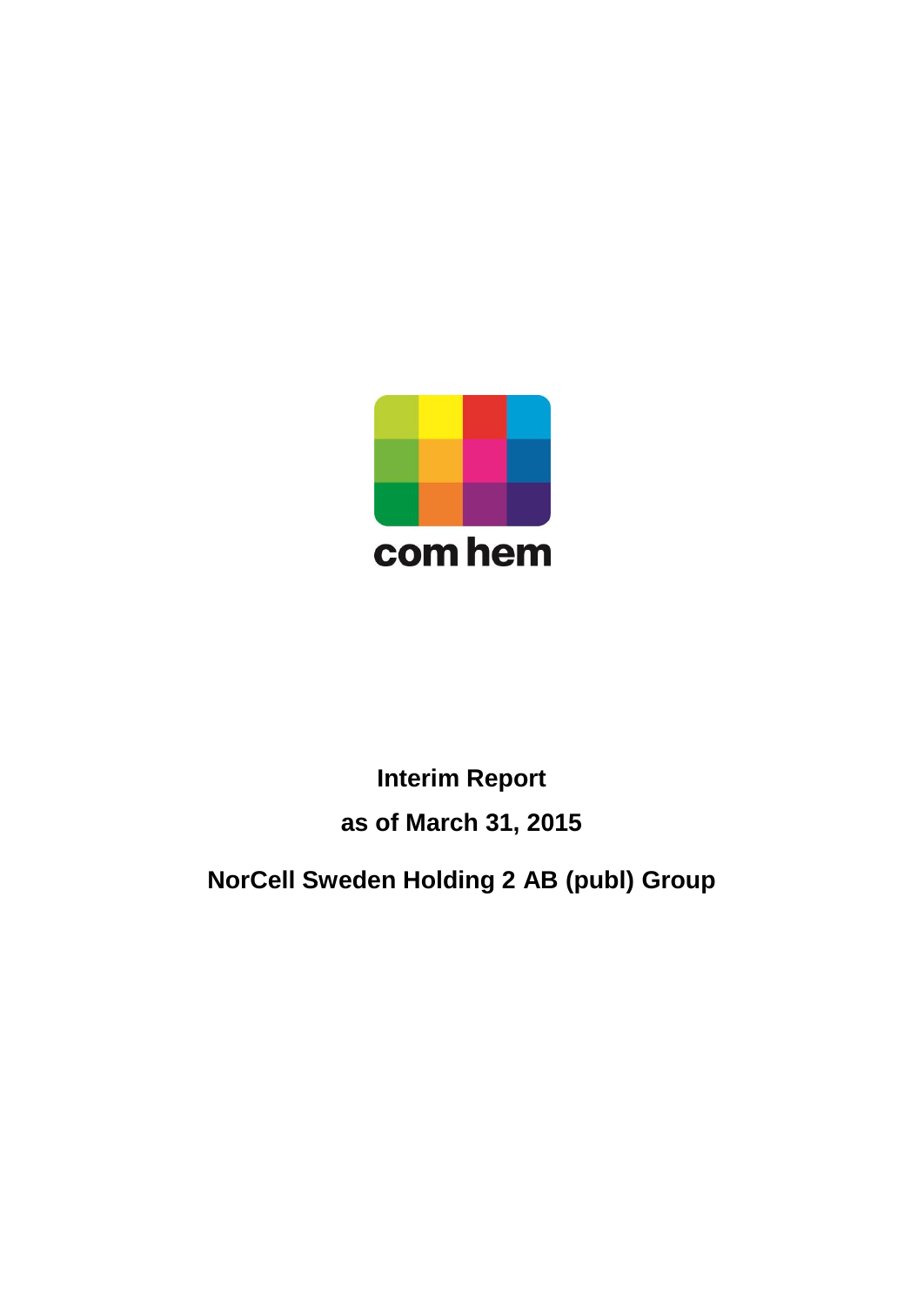**FOR IMMEDIATE RELEASE**

Date: May 6, 2015 Time: 07:30 CET

#### **IMPORTANT INFORMATION**

For investors and prospective investors in NorCell Sweden Holding 2 AB (publ) Senior Notes and NorCell Sweden Holding 3 AB (publ) Senior Secured Notes, please refer to this interim report as of March 31, 2015 (the "**Interim Report**") presenting the NorCell Sweden Holding 2 AB (publ) Group's condensed consolidated financial statements for the period January 1 to March 31, 2015.

In this Interim Report, the terms "we", "our", "us", the "Company", the "Group" and "Com Hem", refer to NorCell Sweden Holding 2 AB (publ), or NorCell Sweden Holding 2 AB (publ) and its subsidiaries, as the context requires. The term "**NorCell Group**" refers to NorCell Sweden Holding 2 AB (publ) and its subsidiaries. Com Hem Holding AB is the parent company of NorCell Sweden Holding 2 AB (publ). The Com Hem Holding AB share is listed on Nasdaq Stockholm.

Certain numerical information and other amounts and percentages presented in this Interim Report may not sum due to rounding. In addition, certain figures in this document have been rounded to the nearest whole number.

As used herein, the symbol "n/m" means "not meaningful", and "n/a" means "not applicable".

For definitions and glossary, please refer to the Group's Annual Report 2014.

This Interim Report has not been reviewed by the Company's auditors.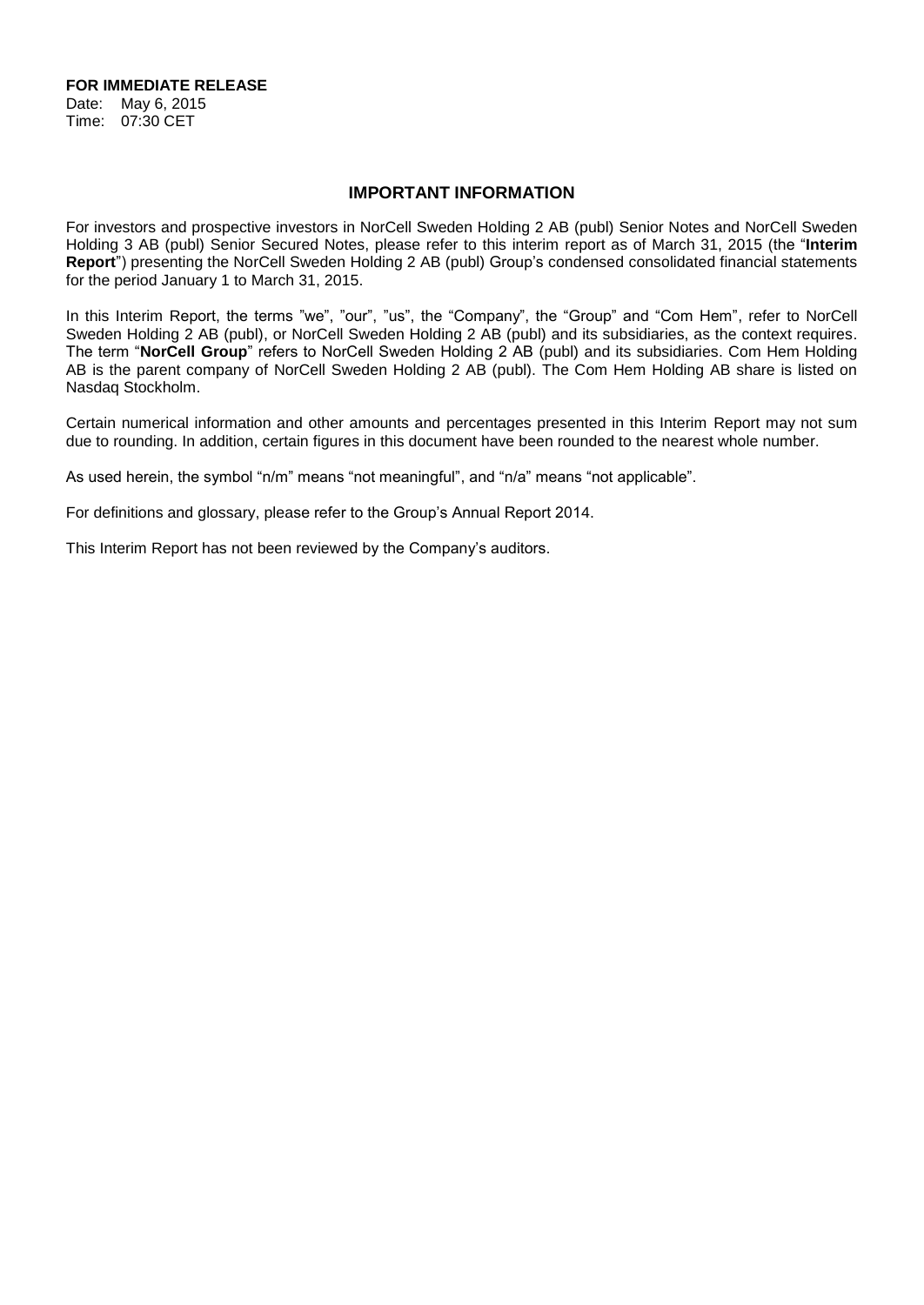### **DISCLOSURE REGARDING FORWARD-LOOKING STATEMENTS**

This Interim Report contains various forward-looking statements that reflect Management's current view with respect to future events and anticipated financial and operational performance. Forward-looking statements as a general matter are all statements other than statements as to historical facts or present facts or circumstances. The words "believe", "expect", "anticipate", "intend", "may", "plan", "estimate", "will", "should", "could", "aim" or "might", or, in each case, their negative, or similar expressions, identify certain of these forward-looking statements. Other forward-looking statements can be identified in the context in which the statements are made. Forward-looking statements appear in a number of places in this Interim Report, including, without limitation, in the section entitled "*Results of Operations and Financial Condition*", and include, among other things, statements relating to:

- The Group's strategy, outlook and growth prospects;
- the Group's operational and financial targets;
- the Group's liquidity, capital resources and capital expenditure;
- the Group's planned investments;
- the expectations as to future growth in demand for the Group's products and services;
- general economic trends and trends in the television and telecommunications industries;
- the impact of regulations on the Group and the Group's operations;
- the competitive environment in which the Group operates; and
- the outcome of legal proceedings.

Although Com Hem believes that the expectations reflected in these forward-looking statements are reasonable, Com Hem can give no assurances that they will materialize or prove to be correct. Because these statements are based on assumptions or estimates and are subject to risks and uncertainties, the actual results or outcome could differ materially from those set out in the forward-looking statements as a result of, among others:

- Television, broadband and fixed-telephony penetration and other market developments;
- competition from local or international cable, telecommunications, media, production or alternative technology companies, including local area networks, satellite, Internet-protocol television, hybrid television, wireless broadband companies and OTT services;
- changes in international, national and local economic, political, business, industry and tax conditions;
- changes in underlying consumer behavior, including changes in consumer television viewing and preferences;
- changes in technology;
- changes in content prices;
- consolidation in the cable or telecommunications industry;
- the Group's ability to generate the funds needed to service the Group's debt;
- factors affecting the Group's leverage and the Group's ability to service debt;
- the effects of operating and financial restrictions in the Group's debt instruments;
- the ability to successfully develop and expand the range of products and services offered;
- the ability to retain or replace key personnel; and
- change in the Group's business strategy, development and investment plans.

These forward-looking statements speak only as of the date of this Interim Report. Com Hem expressly undertakes no obligation to publicly update or revise any forward-looking statements, whether as a result of new information, future events or otherwise, other than as required by law or regulation. Accordingly, investors and prospective investors are cautioned not to place undue reliance on any of the forward-looking statements herein.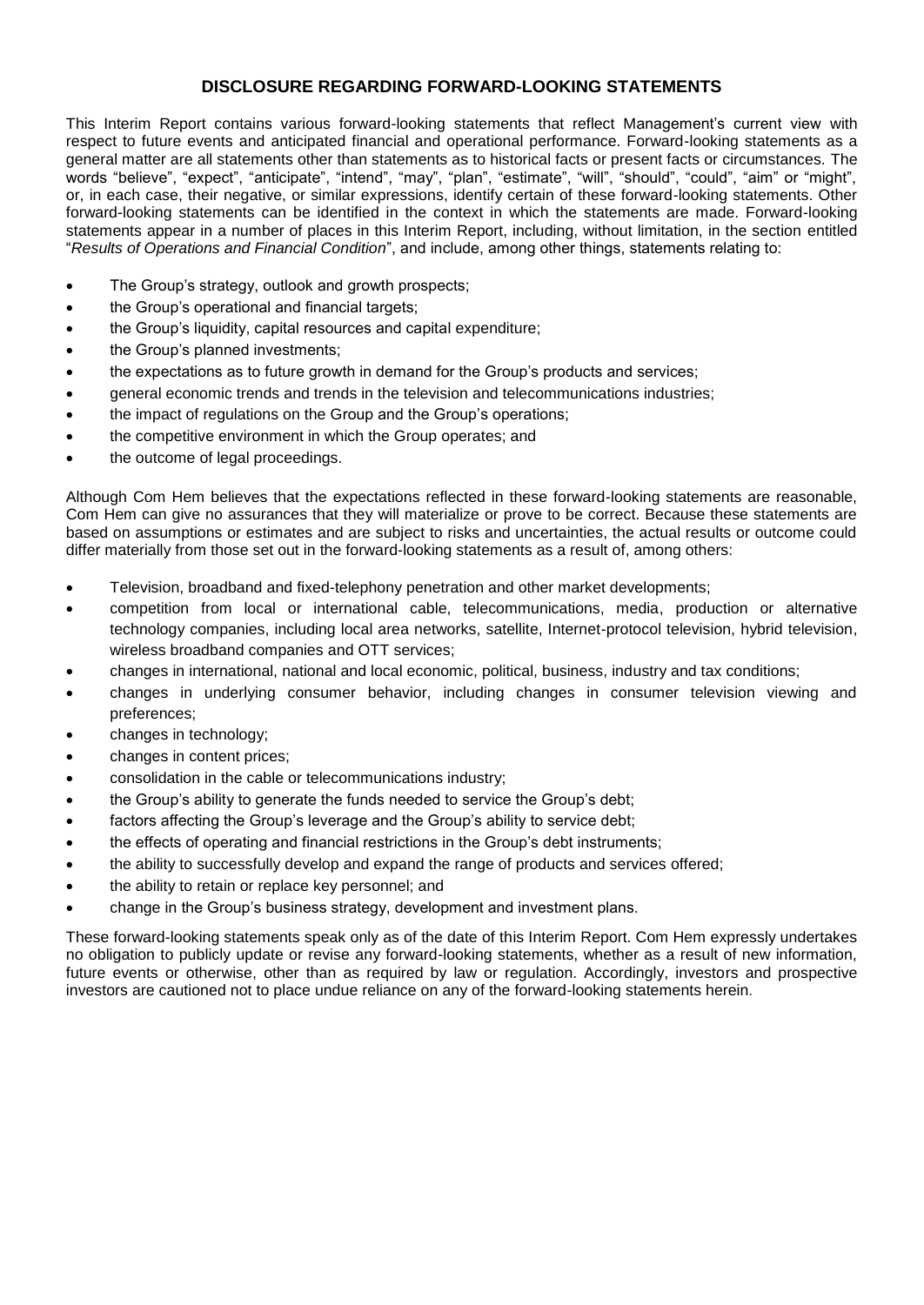### **TABLE OF CONTENTS**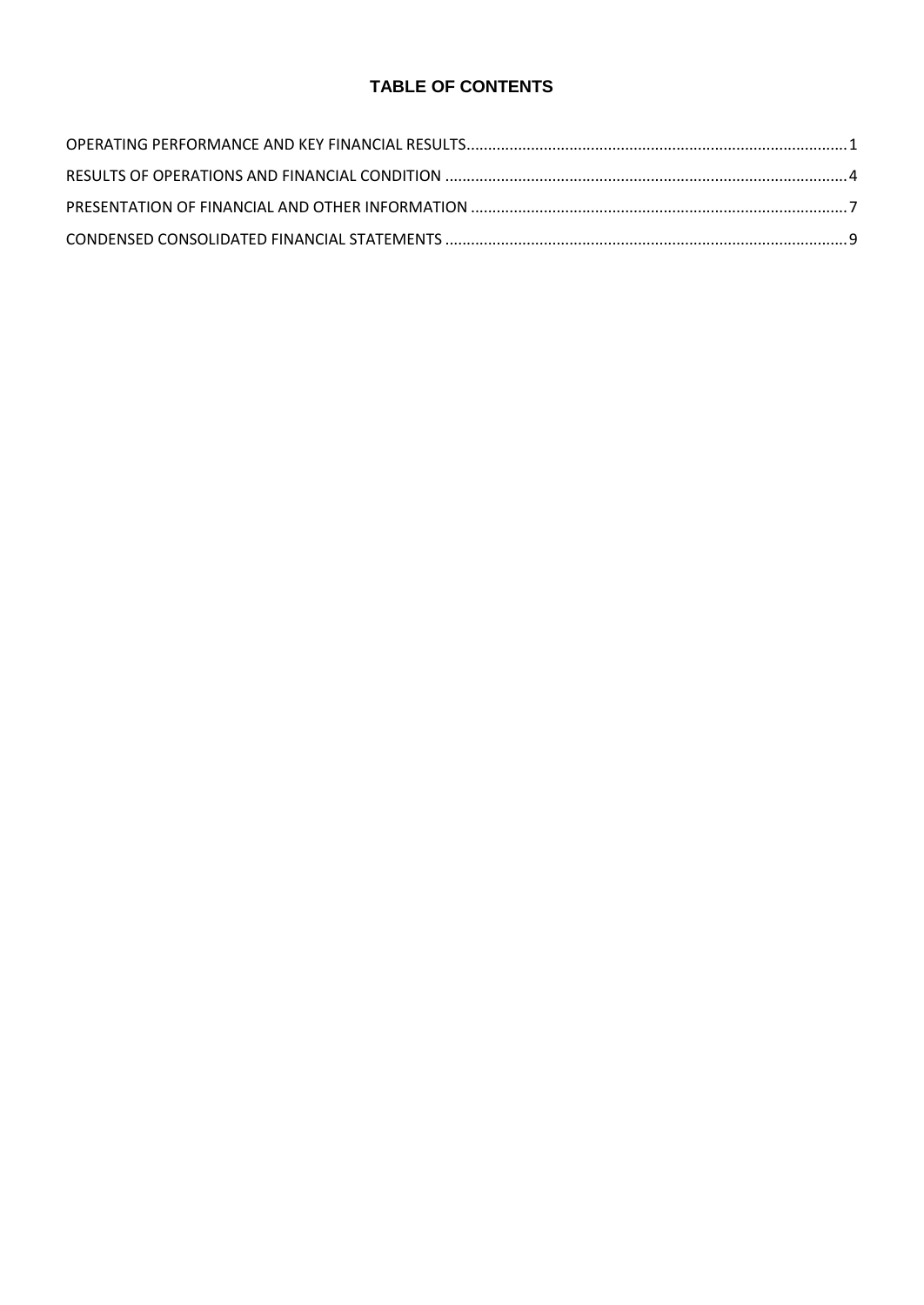### **OPERATING PERFORMANCE AND KEY FINANCIAL RESULTS**

*The following chapter presents the operating performance and key financial results for the three months ended March 31, 2015, and March 31, 2014, unless otherwise stated. You should read this table in conjunction with "Results of Operations and Financial Condition", "Presentation of Financial and Other Information" and "Condensed Consolidated Financial Statements", which are included elsewhere in this Interim Report.* 

### **Operating Performance**

The table below sets forth, as of and for each of the periods indicated, homes connected, landlord ARPU, unique consumer subscribers, total consumer RGUs, consumer RGUs per unique subscriber, consumer ARPU, consumer churn and RGUs by service.

|                                                | As of and for the three<br>months ended March 31, |                                            | As of and for the year<br>ended December 31, |
|------------------------------------------------|---------------------------------------------------|--------------------------------------------|----------------------------------------------|
|                                                | 2015                                              | 2014                                       | 2014                                         |
|                                                |                                                   | (in thousands, except otherwise indicated) |                                              |
| <b>Landlord Business</b>                       |                                                   |                                            |                                              |
|                                                | 1,920                                             | 1.830                                      | 1,876                                        |
|                                                | 31                                                | 37                                         | 33                                           |
| <b>Consumer Business</b>                       |                                                   |                                            |                                              |
|                                                | 888                                               | 838                                        | 876                                          |
|                                                | 1.595                                             | 1.492                                      | 1.566                                        |
| Consumer RGUs per unique subscriber (in units) | 1.80                                              | 1.78                                       | 1.79                                         |
|                                                | 358                                               | 359                                        | 361                                          |
|                                                | 13.3                                              | 15.2                                       | 14.2                                         |
| <b>Consumer RGUs</b>                           |                                                   |                                            |                                              |
|                                                | 625                                               | 595                                        | 618                                          |
|                                                | 189                                               | 74                                         | 164                                          |
|                                                | 628                                               | 570                                        | 612                                          |
|                                                | 342                                               | 327                                        | 337                                          |

(1) Homes connected represent the number of residential units to which Com Hem provides an analogue or digital connection, primarily through long-term contracts with landlords of MDUs, but also through service provider agreements with communication operators.

(2) ARPU is calculated by dividing the revenue for the respective period by the average number of RGUs for that period and further by the number of months in the period. The average number of RGUs is calculated as the number of RGUs on the first day in the respective period plus the number of RGUs on the last day of the respective period divided by two.

(3) Unique consumer subscribers represent the number of individual end users who subscribed for one or more of Com Hem's upgraded digital services as of the date indicated.

(4) Consumer RGUs (revenue generating units) relate to sources of revenue, which may not always be the same as subscriber numbers. For example, one person may subscribe for two different services, thereby accounting for only one subscriber but two RGUs.

(5) Consumer ARPU is calculated by dividing all digital television, high-speed broadband, fixed-telephony and other revenue that can be allocated to each consumer service, by the average number of total unique subscribers for the respective period, and further by the number of months in the period. The average number of total unique subscribers is calculated by aggregating the average number of unique subscribers in each month during the respective period and dividing the result by the number of months in the respective period.

(6) Consumer churn is defined as the voluntary or involuntary discontinuance of services by a subscriber.

### **Landlord Business**

As of March 31, 2015 Com Hem had 1,920,000 homes connected, an increase of 44,000 households during the quarter. The increase was attributable to both adding new Open LAN networks and organic growth in existing open networks.

Landlord ARPU decreased by SEK 2 compared with the fourth quarter of 2014, to SEK 31. The decrease was mainly due to contract renegotiations, lower index pricing and migration of customers to B2B services during previous quarters 2014 and more Open LAN households where Com Hem does not provide any basic tv service and consequently do not receive any revenue categorized as landlord revenue.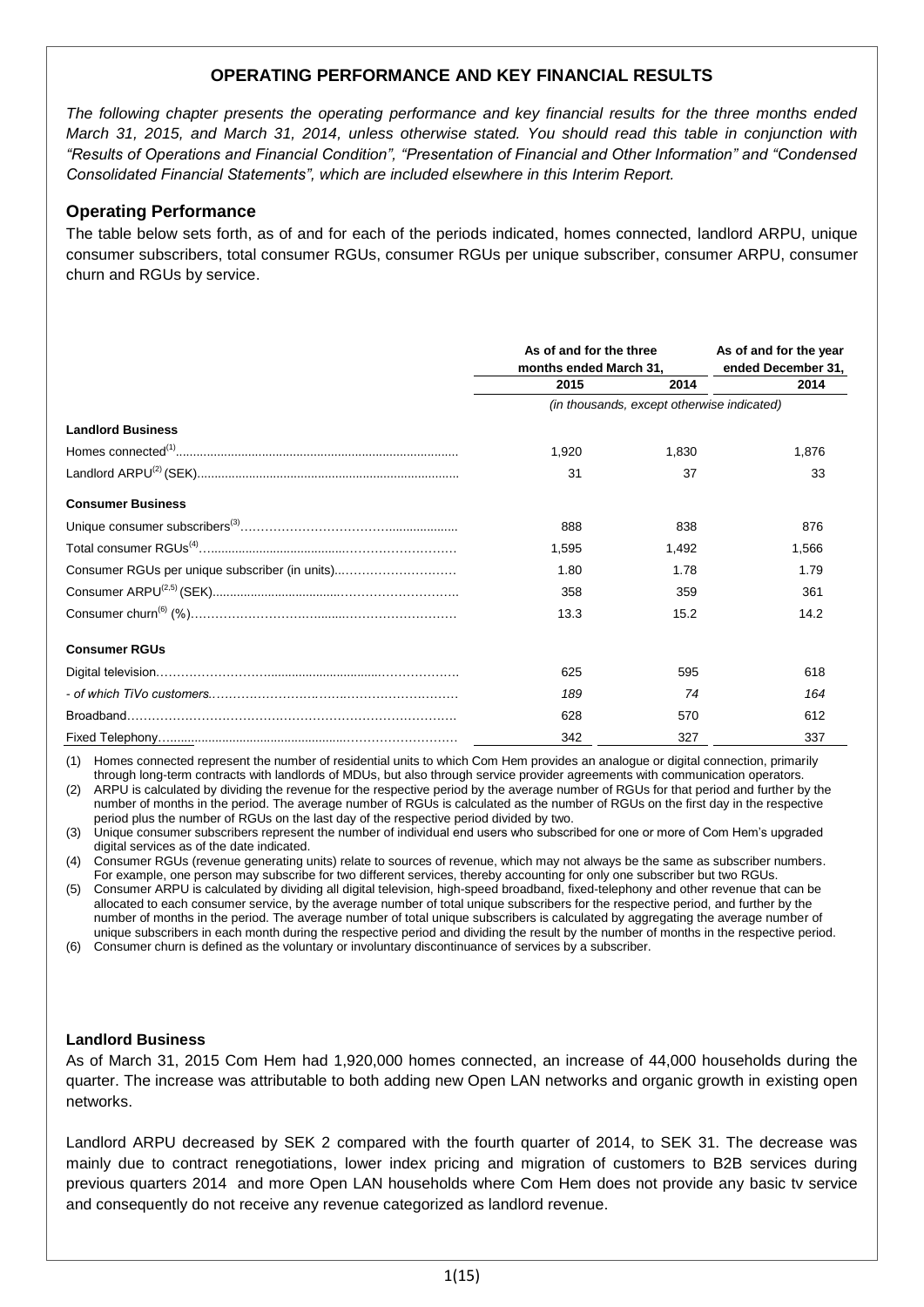### **Consumer Business**

As of March 31, 2015 the number of unique consumer subscribers was 888,000 an increase by 12,000 compared with the end of the fourth quarter of 2014. Customer intake increased for all services with continued strong growth in broadband and digital television RGUs.

Consumer RGUs totaled 1,595,000, an increase of 28,000. The increase was driven by growth across all services, as a result of our ability to acquire new customers to our leading broadband and digital television services, plus our success in upselling customers to subscribe to additional services.

The number of RGUs per unique subscriber was 1.80 at the end of the quarter, which is a 0.1 increase for the second sequential quarter.

Consumer ARPU was SEK 358 for the quarter, a decrease compared with the preceding quarter but in line with the corresponding quarter last year. The decrease compared with the fourth quarter of 2014 was expected, as first quarter ARPU is lower as a consequence of high volume of new customers on introductory discounts as well as seasonality effects in the fixed telephony usage.

Consumer churn for the first quarter was 13.3%, compared with 14.2% for the fourth quarter of 2014. The decrease was due to a number of factors, but primarily reflects the early impact of the initiatives taken to improve the quality of our customers' experience.

### **Consumer RGUs**

During the first quarter digital television RGUs increased by 8,000 to 625,000. The increase was attributable to higher sales of Com Hem's digital television services, supported by the TiVo service. Following the commercial launch of TiVo in October 2013, 189,000 digital television customers now subscribe to the TiVo service, which is equivalent to a penetration of 30% of the total number of digital television RGUs.

Broadband RGUs increased by 16,000 during the quarter to 628,000. The growth during the quarter reflects the success of the upgrade of customer speed and continued strong demand for Com Hem's market-leading broadband offerings. The mix of new customers on 100 Mbit/s continues to rise, reaching 74%. The average broadband speed purchased by our existing broadband base now exceeds 100 Mbit/s.

Fixed telephony RGUs continued to grow during the quarter to 342,000 telephony RGUs, an increase of 4,000 RGUs compared with the fourth quarter.

### **Other Major Events During the First quarter**

On February 10, 2015 it was announced that Mikael Larsson has been appointed CFO of Com Hem AB and will be a member of the Executive Management Team. Mikael Larsson has held the position as CFO of Investment AB Kinnevik since 2001. Mikael Larsson replaces Joachim Jaginder who has decided to leave Com Hem after 6 years, and who will hereby resign from any duties as member of the board within the Group companies. For further information see separate press release.

### **Major Events After the First quarter**

On May 1, Mikael Larsson joined as new CFO of Com Hem.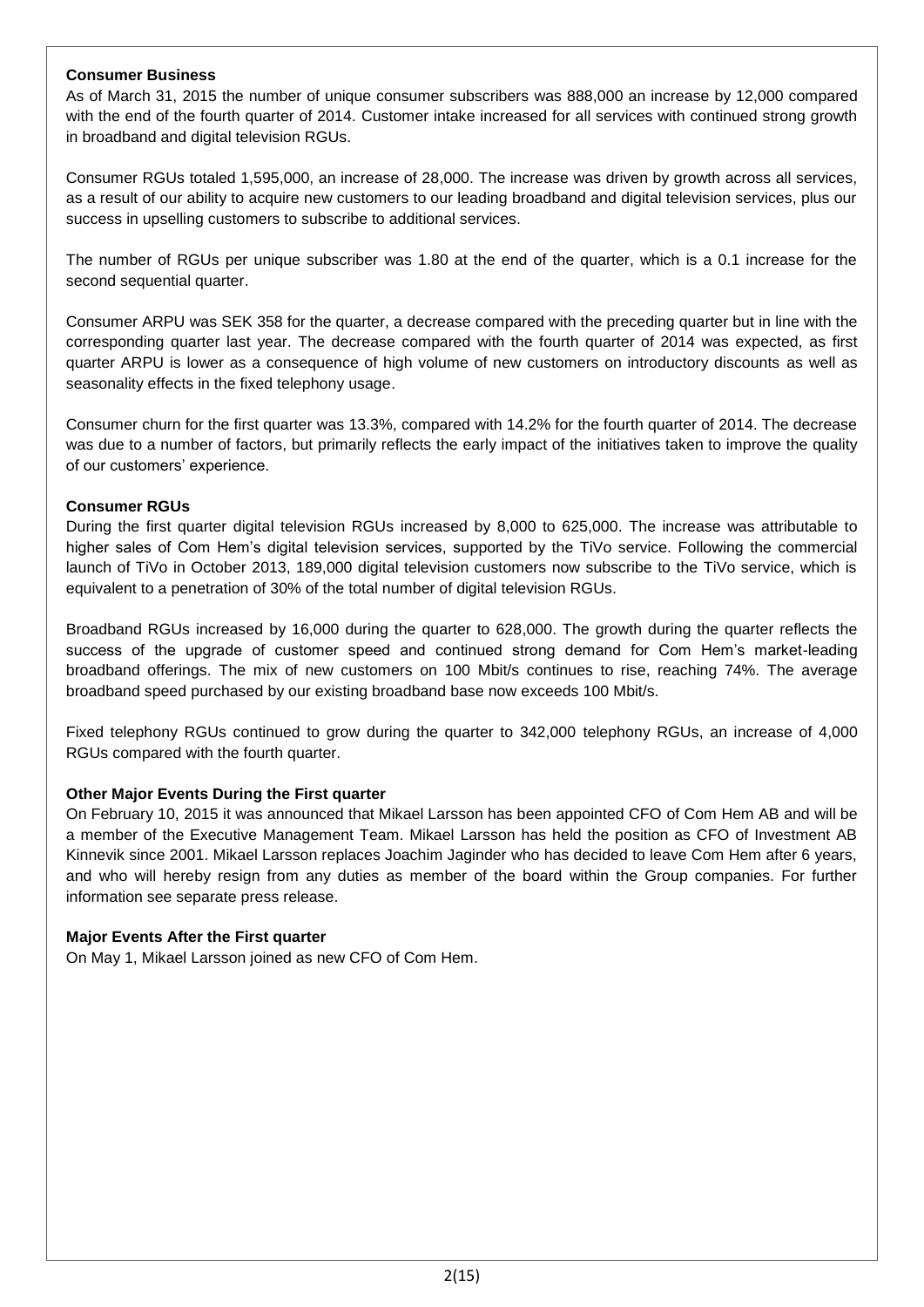### **Key Financial Results**

The table below sets forth, as of and for each of the periods indicated, revenue, underlying EBITDA, net result for the period, capital expenditure and operating free cash flow.

| For the three<br>months ended March 31. |       | For the year<br>ended<br>December 31, |
|-----------------------------------------|-------|---------------------------------------|
| 2015                                    | 2014  | 2014                                  |
| (SEK in millions)                       |       | (SEK in millions)                     |
| 1.228                                   | 1.124 | 4.761                                 |
| 581                                     | 545   | 2.267                                 |
| (37)                                    | (255) | (1,350)                               |
| 263                                     | 215   | 1.051                                 |
| 317                                     | 330   | 1.216                                 |

(1) Operating free cash flow is defined as underlying EBITDA less Capital Expenditure.

### **Revenue for the First quarter 2015**

Revenue increased by SEK 104m, or 9.2%, to SEK 1,228m (1,124), of which Phonera's legacy business contributed SEK 65m or 5.8%. Excluding Phonera revenue, the increase in revenue was SEK 39m, or 3.5%. Revenue from consumer services increased by SEK 49m or 5.6%, to SEK 914m (866). The increase was due to higher revenue from broadband and digital television.

### **Underlying EBITDA development for the First quarter 2015**

Underlying EBITDA increased by SEK 36m or 6.6%, to SEK 581m (545), and the underlying EBITDA margin was 47.3% (48.5%). The increase in underlying EBITDA was mainly due to revenue growth from consumer services as well as the contribution from the Phonera business. The underlying EBITDA margin was lower as a consequence of the acquisition of Phonera, as services sold by Phonera outside Com Hem's network have a lower gross margin compared with services sold inside Com Hem's network, as well as higher marketing and sales costs during the quarter.

### **Net result for the period**

The Group reported a net result of SEK -37m (-255) in the three months ended March 31, 2015.

### **Capital Expenditure (Capex)**

Capital expenditure increased by SEK 48m or 22.5%, to SEK 263m (215), representing 21.4% (19.1%) of revenue. The increase was mainly due to higher investment in broadband modems due to the broadband upgrade campaign and a continued strong demand for Com Hems market-leading high-speed broadband services as well as higher capex for the acquisition of new customers and upsell activities during the quarter.

### **Operating Free Cash Flow**

Operating free cash flow decreased by SEK 12m or 3.8%, to SEK 317m (330). The decrease was due to higher capex for the acquisition of new customers, partly offset by higher underlying EBITDA contribution.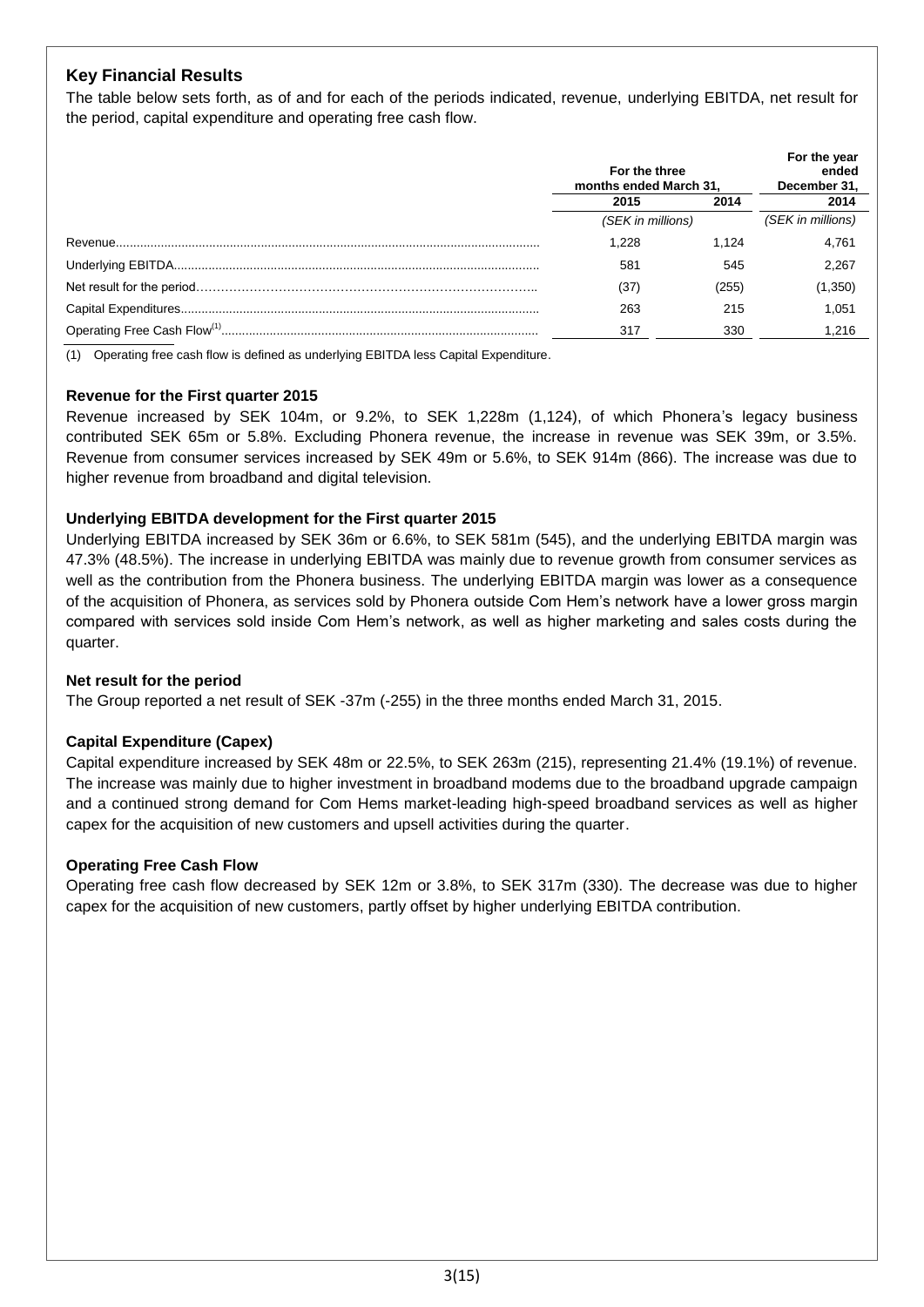### **RESULTS OF OPERATIONS AND FINANCIAL CONDITION**

*The following is a discussion and analysis of the results of operations and financial condition of the Group, based on the unaudited condensed consolidated financial statements of the NorCell Group as of and for the three months ended March 31, 2015 and 2014, and as of and for the year ended December 31, 2014. You should read this discussion in conjunction with the condensed consolidated financial statements included elsewhere in this Interim Report.*

### **Selected Financial Data**

### **CCondensed Consolidated Income Statement**

| For the three<br>months ended March 31. |       | For the year<br>ended<br>December 31, |
|-----------------------------------------|-------|---------------------------------------|
| 2015                                    | 2014  | 2014                                  |
| (SEK in millions)                       |       | (SEK in millions)                     |
| 1.228                                   | 1.124 | 4.761                                 |
| (594)                                   | (548) | (2,315)                               |
| 634                                     | 576   | 2,446                                 |
| (390)                                   | (361) | (1, 491)                              |
| (65)                                    | (63)  | (256)                                 |
| (8)                                     | (5)   | (26)                                  |
| 170                                     | 148   | 672                                   |
| (218)                                   | (429) | (2,572)                               |
| 10                                      | 26    | 550                                   |
| (37)                                    | (255) | (1,350)                               |

#### **Revenue**

Revenue increased by SEK 104m, or 9.2%, to SEK 1,228m (1,124) in the three months ended March 31, 2015, of which Phonera's legacy business contributed SEK 65m or 5.8%. Excluding Phonera revenue, the increase in revenue was SEK 39m, or 3.5%.

The table below sets forth, for each of the periods indicated, revenue by service:

|                  | For the three<br>months ended March 31, |       | For the year<br>ended<br>December 31, |  |
|------------------|-----------------------------------------|-------|---------------------------------------|--|
|                  | 2015                                    | 2014  | 2014                                  |  |
| <b>Service</b>   | (SEK in millions)                       |       | (SEK in millions)                     |  |
| Consumer         | 914                                     | 866   | 3,540                                 |  |
| Landlord.        | 179                                     | 201   | 774                                   |  |
| B <sub>2</sub> B | 77                                      |       | 222                                   |  |
| Other.           | 58                                      | 55    | 226                                   |  |
|                  | 1.228                                   | 1.124 | 4,761                                 |  |

### *Consumer Services*

Revenue from consumer services increased by SEK 49m or 5.6%, to SEK 914m (866) in the three months ended March 31, 2015. The increase was due to higher revenue from broadband and digital television. Broadband services revenue increased to SEK 394m (344) due to an increased number of RGUs and improved speed mix as a function of the success from the broadband upgrade campaign and continued strong demand for high-speed broadband services. Digital television revenue increased to SEK 442m (431) as a result of new sales of TiVo as well as migration of existing digital television customers to TiVo packages. The increase in revenue from broadband and digital television services was partly offset by a decrease in fixed telephony revenue to SEK 78m (90), due to lower usage.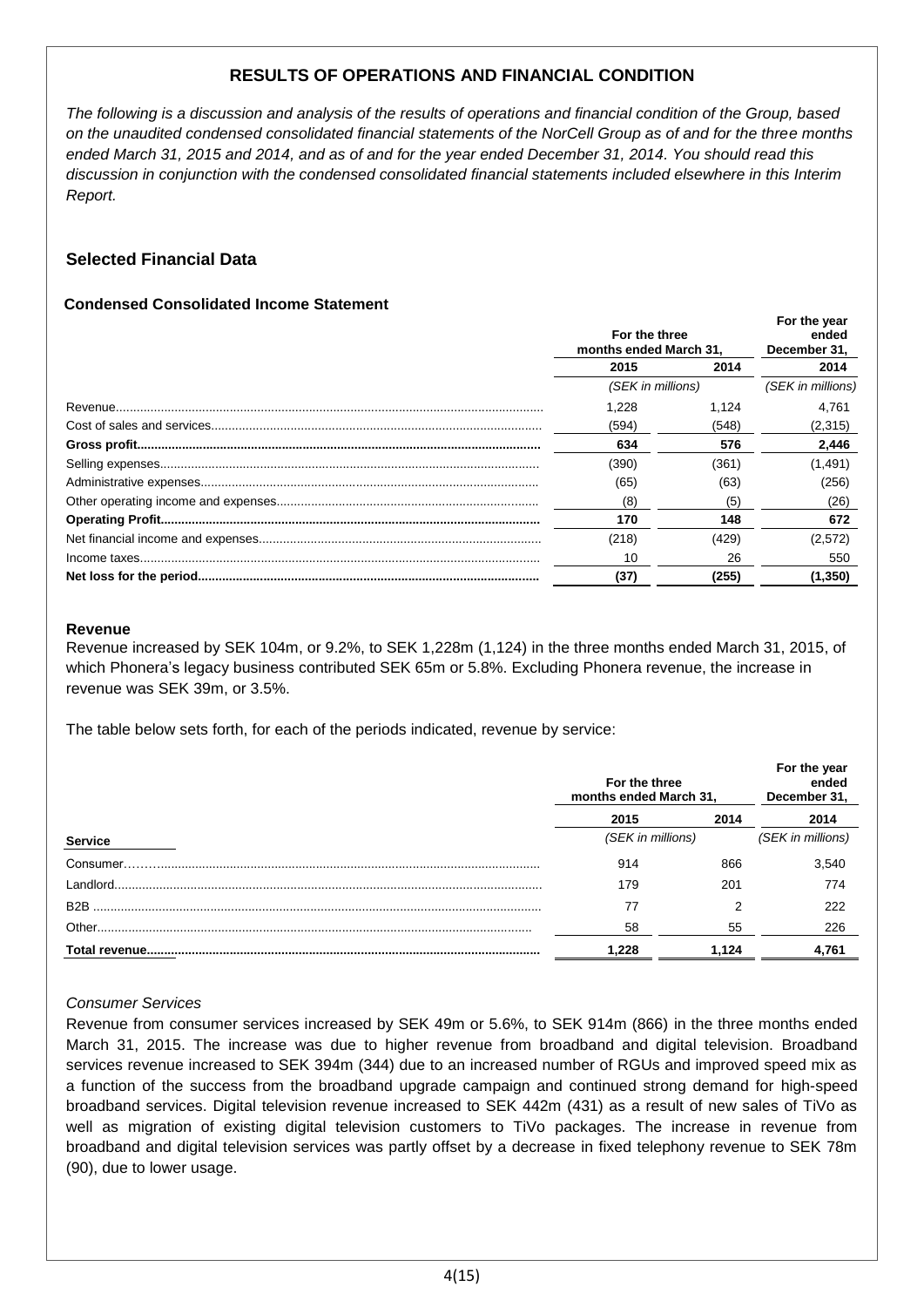### *Landlord Services*

Revenue from landlord services decreased by SEK 22m or 11.0%, to SEK 179m (201). The decrease was primarily due to a reduction in ARPU mainly as a result of contract renegotiations, lower index pricing and migration of customers to B2B services during previous quarters of 2014.

### *B2B Services*

Revenue from B2B services was SEK 77m, compared to SEK 2m for the first quarter of 2014. Excluding Phonera revenue for Q1 2015, the organic OnNet SoHo revenue growth was SEK 10m.

### *Other Revenue*

Other revenue increased by SEK 3m or 4.8%, to SEK 58m (55) in the three months ended March 31, 2015. The increase was due to higher revenue from iTUX, the Group's communication operator.

### **Operating profit** (**EBIT)**

Operating profit (EBIT) was SEK 170m (148) in the three months ended March 31, 2015. The increase was due to higher underlying EBITDA and no TiVo non-recurring costs, partly offset by higher amortization of capitalized sales costs, as function of higher sales during the year and added amortization and depreciation from Phonera.

### **Net Financial Income and Expenses**

Financial income and expenses amounted to a net expense of SEK 218m (429) in the three months ended March 31, 2015. The decrease was due to lower interest expenses for the period compared with last year, mainly due to the decrease in the amount of outstanding debt as well as lower interest rates for the total outstanding debt.

### **Income Taxes**

The Group recognized a deferred tax income of SEK 10m (26), in the three months ended March 31, 2015.

### **Net Result for the Period**

The Group reported a net result of SEK -37m (-255) in the three months ended March 31, 2015.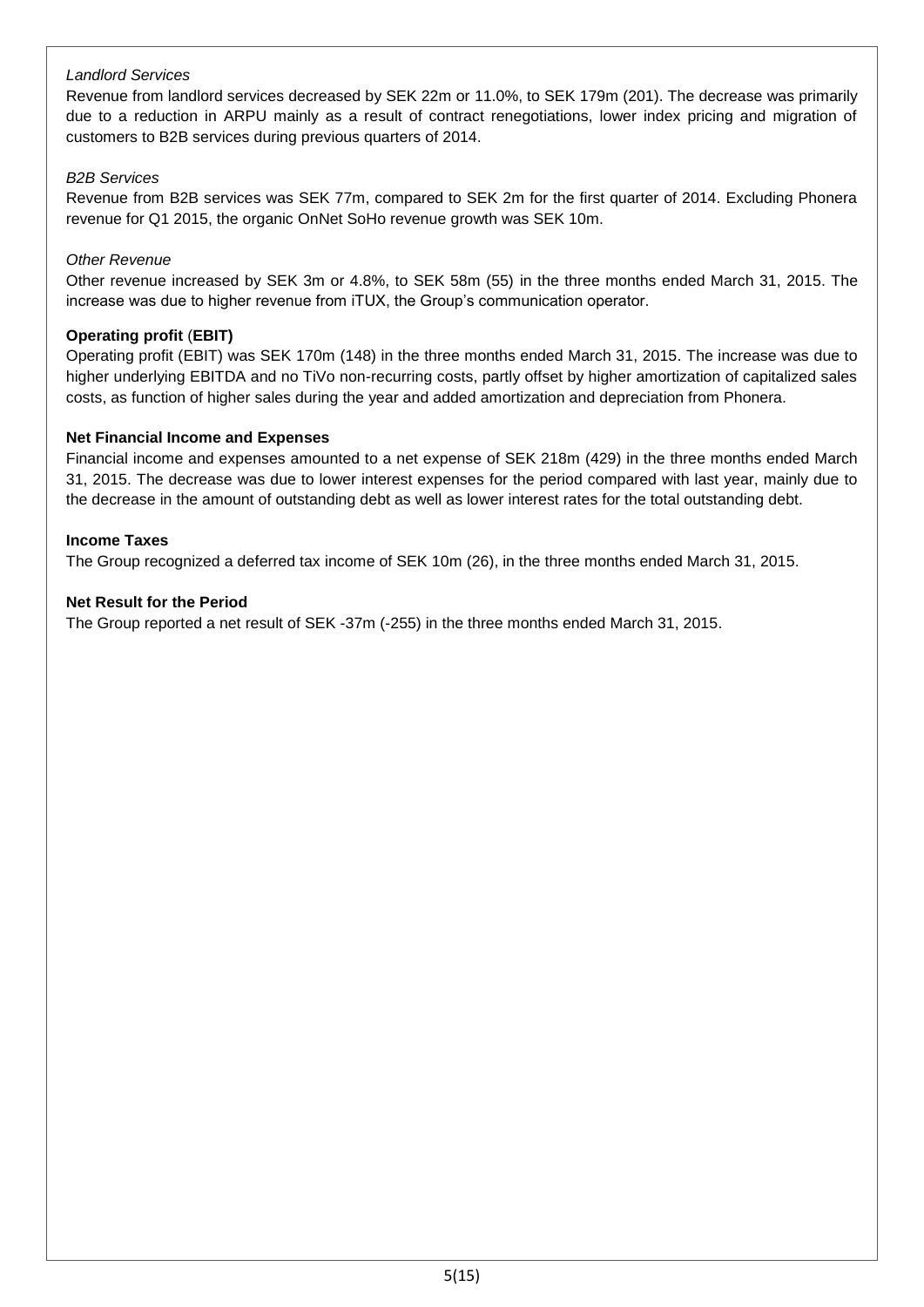### **Reconciliation of the Net Result for the Period to Underlying EBITDA**

The table below sets forth a reconciliation of net result for the period to Underlying EBITDA for the three months ended March 31, 2015 and 2014, and for the year ended December 31, 2014.

| For the three<br>months ended March 31, |       | For the year<br>ended<br>December 31, |
|-----------------------------------------|-------|---------------------------------------|
| 2015                                    | 2014  | 2014                                  |
| (SEK in millions)                       |       | (SEK in millions)                     |
| (37)                                    | (255) | (1,350)                               |
| (10)                                    | (26)  | (550)                                 |
| 218                                     | 429   | 2,572                                 |
| 170                                     | 148   | 672                                   |
|                                         |       | 15                                    |
| 376                                     | 341   | 1.438                                 |
|                                         |       |                                       |
|                                         | 36    | 60                                    |
|                                         | 8     | 9                                     |
| 22                                      | 3     | 40                                    |
|                                         |       | 16                                    |
| 23                                      | 55    | 125                                   |
| 11                                      |       | 16                                    |
| 581                                     | 545   | 2,267                                 |

(1) Write-downs are related to capitalized sales costs and production facilities.

(2) Include costs for legal and advisory fees (including costs for acquiring Phonera Företag AB).

### **Underlying EBITDA**

Underlying EBITDA increased by SEK 36m or 6.6%, to SEK 581m (545), and the underlying EBITDA margin was 47.3% (48.5%). The increase in underlying EBITDA was mainly due to revenue growth from consumer services as well as the contribution from the Phonera business. The underlying EBITDA margin was lower as a consequence of the acquisition of Phonera, as services sold by Phonera outside Com Hem's network have a lower gross margin compared with services sold inside Com Hem's network, as well as higher marketing and sales costs during the quarter.

### **Capital Expenditure (Capex)**

Capital expenditure increased by SEK 48m or 22.5%, to SEK 263m (215), representing 21.4% (19.1%) of revenue. The increase was mainly due to higher investment in broadband modems due to the broadband upgrade campaign and a continued strong demand for Com Hems market-leading high-speed broadband services as well as higher capex for the acquisition of new customers and upsell activities during the quarter.

### **Operating Free Cash Flow**

Operating free cash flow decreased by SEK 12m or 3.8%, to SEK 317m (330). The decrease was due to higher capex for the acquisition of new customers, partly offset by higher underlying EBITDA contribution.

### **Liquidity**

As of March 31, 2015, the Group held SEK 799m (789) in cash and cash equivalents. Unutilized credit facilities amounted to SEK 1,095m of which a newly committed credit facility of SEK 500m.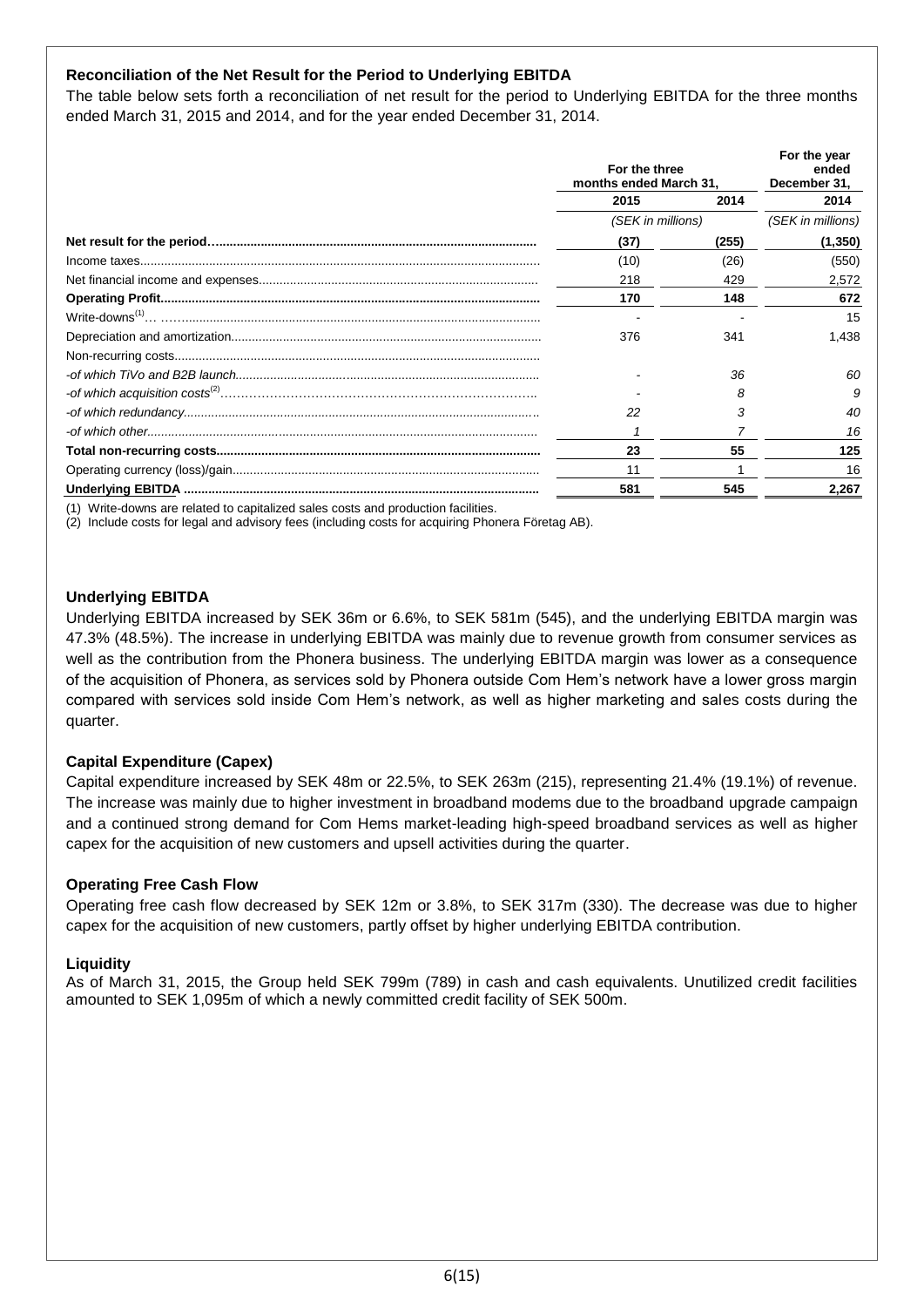### **PRESENTATION OF FINANCIAL AND OTHER INFORMATION**

### **This Interim Report presents the following financial information:**

The unaudited condensed consolidated financial statements of the NorCell Group as of and for the three months ended March 31, 2015 and 2014, and as of and for the year ended December 31, 2014. These accounts have been prepared in accordance with International Financial Reporting Standards as adopted by the European Union ("IFRS").

### **Non-IFRS Financial Measures**

The following financial measures included in this Interim Report are not measures of financial performance or liquidity under IFRS.

The non-IFRS financial measures presented herein are not recognized measures of financial performance under IFRS but measures used by Management to monitor the underlying performance of the business and operations. In particular, the non-IFRS financial measures should not be viewed as substitutes for profit/(loss) for the period, profit/(loss) after financial items, operating income, cash and cash equivalents at period end or other income statement or cash flow items computed in accordance with IFRS. The non-IFRS financial measures do not necessarily indicate whether cash flow will be sufficient or available to meet the Group's cash requirements and may not be indicative of the Group's historical operating results, nor are such measures meant to be predictive of future results.

| For the three<br>months ended March 31. |      | For the year<br>ended<br>December 31. |
|-----------------------------------------|------|---------------------------------------|
| 2015                                    | 2014 | 2014                                  |
| (SEK in millions, except percentages)   |      |                                       |
| 581                                     | 545  | 2.267                                 |
| 47.3                                    | 48.5 | 47.6                                  |
| 317                                     | 330  | 1.216                                 |
| 25.9                                    | 29.4 | 25.5                                  |

(1) Underlying EBITDA is defined as net result for the period before income taxes, net financial items, disposals, depreciation and amortization, non-recurring costs and operating currency gain/(loss) ("Underlying EBITDA"). Depreciation and amortization is recorded under costs of sales and services (depreciation and amortization on fixed tangible and intangible assets related to production), selling expenses (depreciation and amortization on fixed tangible and intangible assets related to the sales function) and administrative expenses (depreciation and amortization on fixed tangible and intangible assets related to administrative functions). For a reconciliation of Net Result for the Period to Underlying EBITDA, see *"Results of Operations and Financial Condition* - *Reconciliation of the Net Result for the Period to Underlying EBITDA"*.

- (2) Underlying EBITDA margin is calculated as Underlying EBITDA as a percentage of revenue.
- (3) Operating Free Cash Flow is calculated as Underlying EBITDA, less Capital Expenditure.
- (4) Operating Free Cash Flow margin is calculated as Operating Free Cash Flow as a percentage of revenue.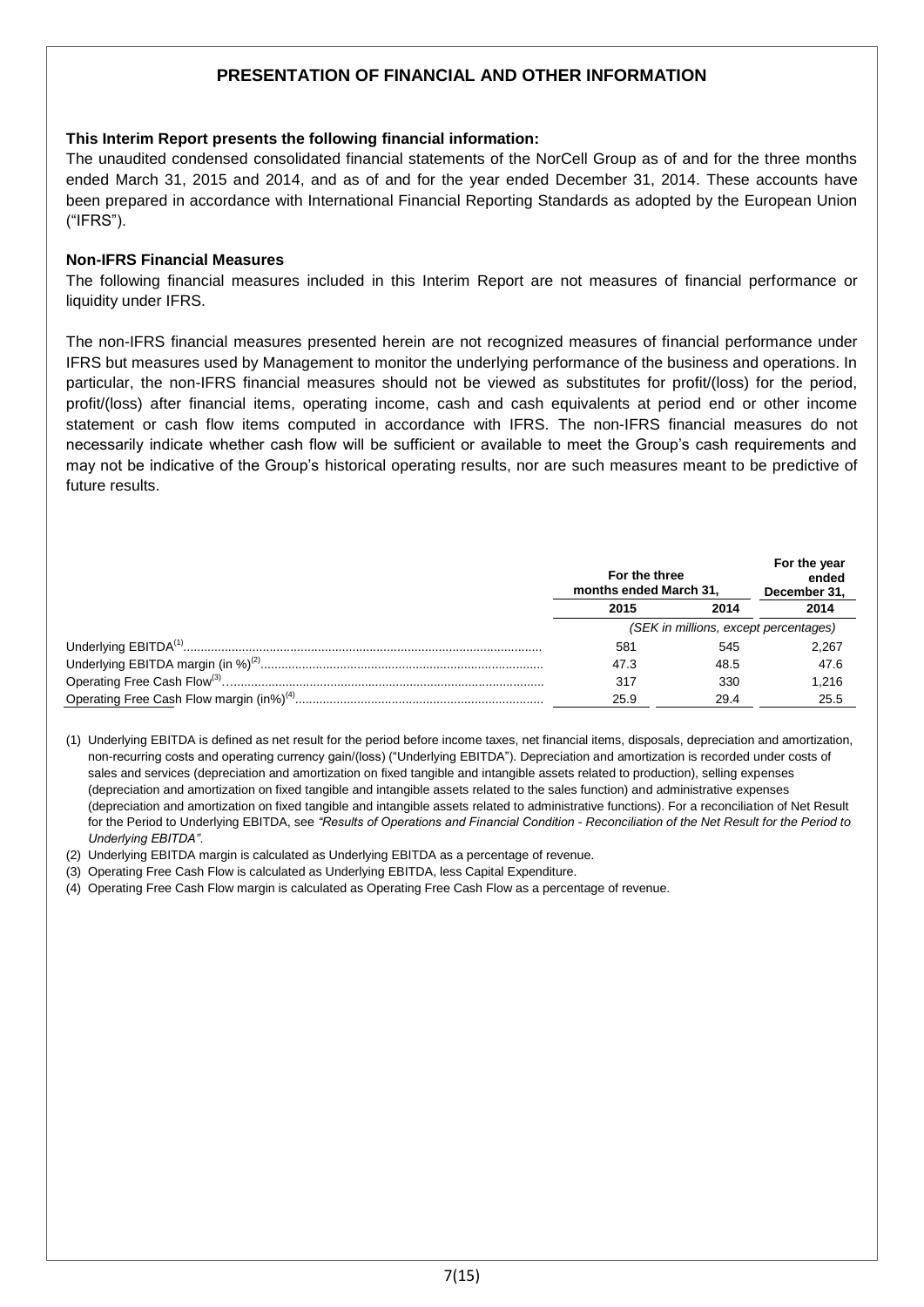### **Selected Operational Data**

These non-IFRS measures have been presented in this Interim Report because they are considered to be important supplemental measures of Com Hem's performance and believed to be widely used by investors and prospective investors comparing performance between companies. Since not all companies compute these or other non-IFRS financial measures in the same way, the manner in which Management has chosen to compute the non-IFRS financial measures presented herein may not be comparable to similarly defined terms used by other companies.

|                                                | As of and for the three |                                            | As of and for the year |  |
|------------------------------------------------|-------------------------|--------------------------------------------|------------------------|--|
|                                                | months ended March 31,  |                                            | ended December 31,     |  |
|                                                | 2015                    | 2014                                       | 2014                   |  |
|                                                |                         | (in thousands, except otherwise indicated) |                        |  |
| <b>Landlord Business</b>                       |                         |                                            |                        |  |
|                                                | 1,920                   | 1.830                                      | 1,876                  |  |
|                                                | 31                      | 37                                         | 33                     |  |
| <b>Consumer Business</b>                       |                         |                                            |                        |  |
|                                                | 888                     | 838                                        | 876                    |  |
|                                                | 1.595                   | 1.492                                      | 1.566                  |  |
| Consumer RGUs per unique subscriber (in units) | 1.80                    | 1.78                                       | 1.79                   |  |
|                                                | 358                     | 359                                        | 361                    |  |
|                                                | 13.3                    | 15.2                                       | 14.2                   |  |
| <b>Consumer RGUs</b>                           |                         |                                            |                        |  |
|                                                | 625                     | 595                                        | 618                    |  |
|                                                | 189                     | 74                                         | 164                    |  |
|                                                | 628                     | 570                                        | 612                    |  |
|                                                | 342                     | 327                                        | 337                    |  |

(1) Homes connected represent the number of residential units to which Com Hem provides an analogue or digital connection, primarily through long-term contracts with landlords of MDUs, but also through service provider agreements with communication operators.

(2) ARPU is calculated by dividing the revenue for the respective period by the average number of RGUs for that period and further by the number of months in the period. The average number of RGUs is calculated as the number of RGUs on the first day in the respective period plus the number of RGUs on the last day of the respective period divided by two.

(3) Unique consumer subscribers represent the number of individual end users who subscribed for one or more of Com Hem's upgraded digital services as of the date indicated.

(4) Consumer RGUs (revenue generating units) relate to sources of revenue, which may not always be the same as subscriber numbers. For example, one person may subscribe for two different services, thereby accounting for only one subscriber but two RGUs.

(5) Consumer ARPU is calculated by dividing all digital television, high-speed broadband, fixed-telephony and other revenue that can be allocated to each consumer service, by the average number of total unique subscribers for the respective period, and further by the number of months in the period. The average number of total unique subscribers is calculated by aggregating the average number of unique subscribers in each month during the respective period and dividing the result by the number of months in the respective period.

(6) Consumer churn is defined as the voluntary or involuntary discontinuance of services by a subscriber.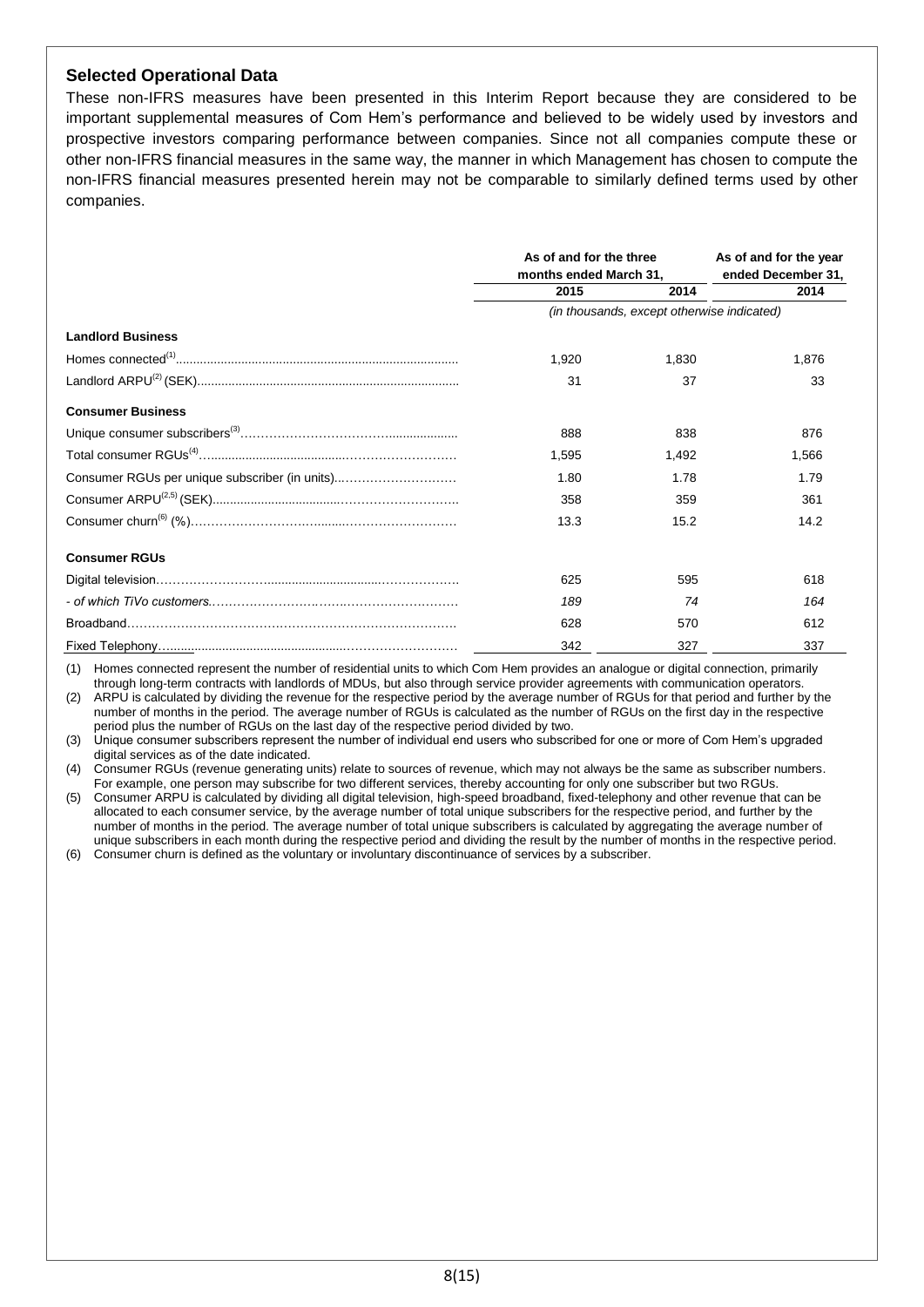### **CONDENSED CONSOLIDATED FINANCIAL STATEMENTS**

*The condensed consolidated financial statements present the NorCell Group as of and for the three months ended March 31, 2015 and 2014 and as of and for the year ended December 31, 2014.*

### **Condensed Consolidated Income Statement**

| For the three months<br>ended March 31, |                   | For the year<br>ended<br>December 31, |
|-----------------------------------------|-------------------|---------------------------------------|
| 2015                                    | 2014              | 2014                                  |
| (SEK in millions)                       | (SEK in millions) | (SEK in millions)                     |
| 1,228                                   | 1,124             | 4,761                                 |
| (594)                                   | (548)             | (2,315)                               |
| 634                                     | 576               | 2,446                                 |
| (390)                                   | (361)             | (1, 491)                              |
| (65)                                    | (63)              | (256)                                 |
| (8)                                     | (5)               | (26)                                  |
| 170                                     | 148               | 672                                   |
| (218)                                   | (429)             | (2,572)                               |
| (47)                                    | (281)             | (1,900)                               |
| 10                                      | 26                | 550                                   |
| (37)                                    | (255)             | (1, 350)                              |
|                                         |                   |                                       |
|                                         |                   |                                       |

| <b>Earnings per share</b> |     |     |        |
|---------------------------|-----|-----|--------|
| Basic (SEK                | (62 | 425 | 2.250` |
|                           | (62 | 425 |        |

### **Other Comprehensive Income**

|                                                      | For the three months<br>ended March 31. |                   | For the year<br>ended<br>December 31, |
|------------------------------------------------------|-----------------------------------------|-------------------|---------------------------------------|
|                                                      | 2015                                    | 2014              | 2014                                  |
|                                                      | (SEK in millions)                       | (SEK in millions) | (SEK in millions)                     |
|                                                      | (37)                                    | (255)             | (1,350)                               |
| Other comprehensive income                           |                                         |                   |                                       |
| Components not to be reclassified to net profit/loss |                                         |                   |                                       |
|                                                      |                                         |                   | (110)                                 |
|                                                      |                                         |                   | 24                                    |
|                                                      |                                         |                   | (86)                                  |
|                                                      | (37)                                    | (255)             | (1, 436)                              |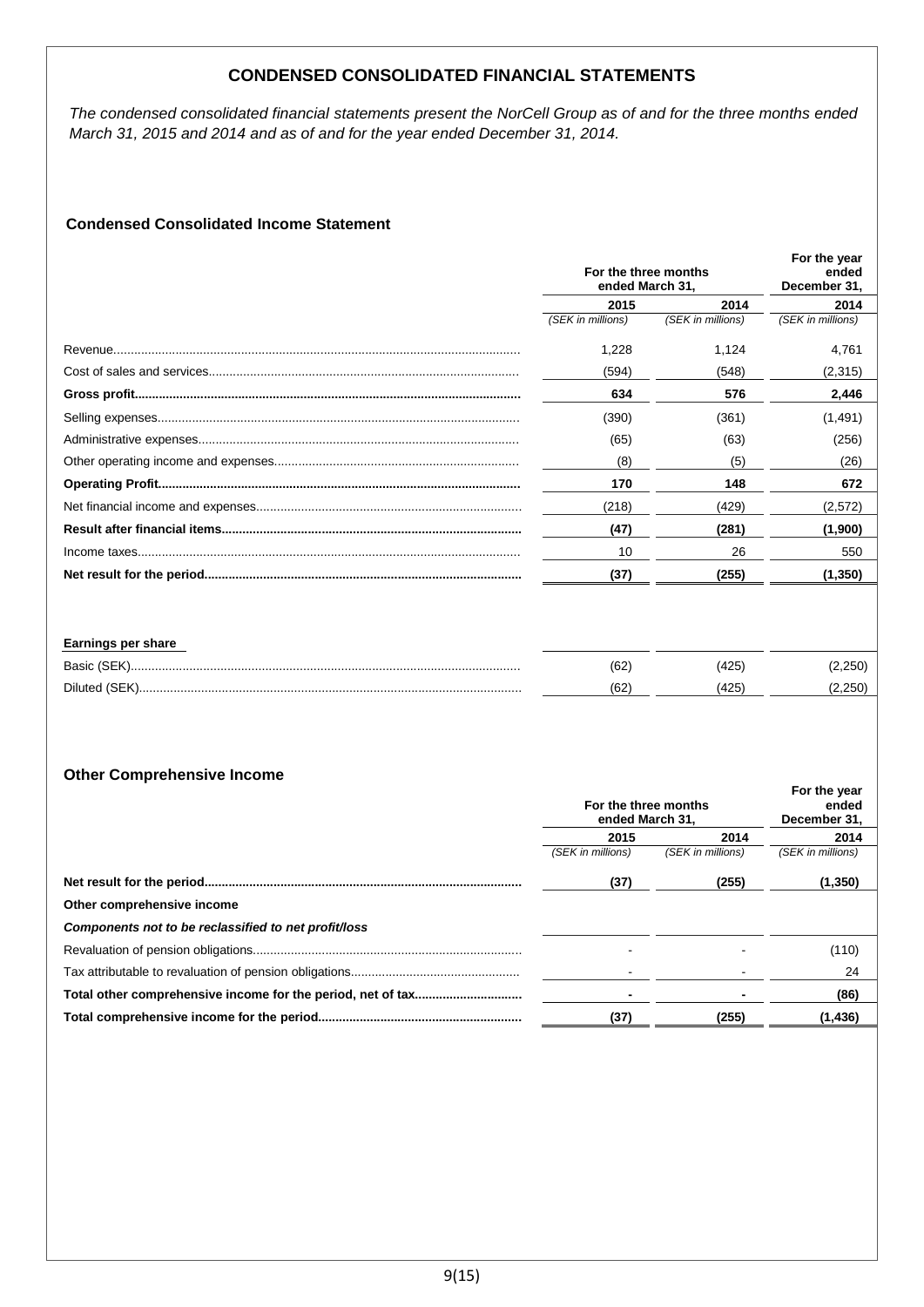### **Condensed Consolidated Balance Sheet**

|                           | As of March<br>31.2015<br>(SEK in millions) | As of March<br>31.2014<br>(SEK in millions) | As of December<br>31.2014<br>(SEK in millions) |
|---------------------------|---------------------------------------------|---------------------------------------------|------------------------------------------------|
| <b>Non-current assets</b> |                                             |                                             |                                                |
|                           | 15,915                                      | 16,353                                      | 16,041                                         |
|                           | 1,516                                       | 1,465                                       | 1,505                                          |
|                           | 248                                         | 6                                           | 267                                            |
|                           | 17,680                                      | 17,824                                      | 17,813                                         |
|                           | 777                                         | 612                                         | 791                                            |
|                           | 799                                         | 789                                         | 586                                            |
|                           | 1,577                                       | 1,401                                       | 1,377                                          |
|                           | 19,256                                      | 19.225                                      | 19,190                                         |
|                           | 1,198                                       | (919)                                       | 1,236                                          |
|                           | 15.951                                      | 17,056                                      | 15,893                                         |
|                           | 6.609                                       | 5.811                                       | 6,501                                          |
|                           | 239                                         | 217                                         | 236                                            |
|                           | 202                                         | 680                                         | 212                                            |
|                           | 16,391                                      | 17,953                                      | 16,341                                         |
|                           | 27                                          | 331                                         | 30                                             |
|                           | 1.640                                       | 1.859                                       | 1.584                                          |
|                           | 1,667                                       | 2,190                                       | 1,614                                          |
|                           | 19,256                                      | 19,225                                      | 19,190                                         |

|                                         | As of March<br>31, 2015 | As of March<br>31, 2014 | As of December<br>31, 2014 |
|-----------------------------------------|-------------------------|-------------------------|----------------------------|
|                                         | (SEK in millions)       | (SEK in millions)       | (SEK in millions)          |
|                                         | 1,236                   | (664)                   | (664)                      |
|                                         | (37)                    | (255)                   | (1,350)                    |
|                                         |                         |                         | (86)                       |
|                                         | (37)                    | (255)                   | (1, 436)                   |
| Transactions with owners of the company |                         |                         |                            |
|                                         |                         |                         | 3,044                      |
|                                         |                         |                         | 291                        |
|                                         | 1,198                   | (919)                   | 1,236                      |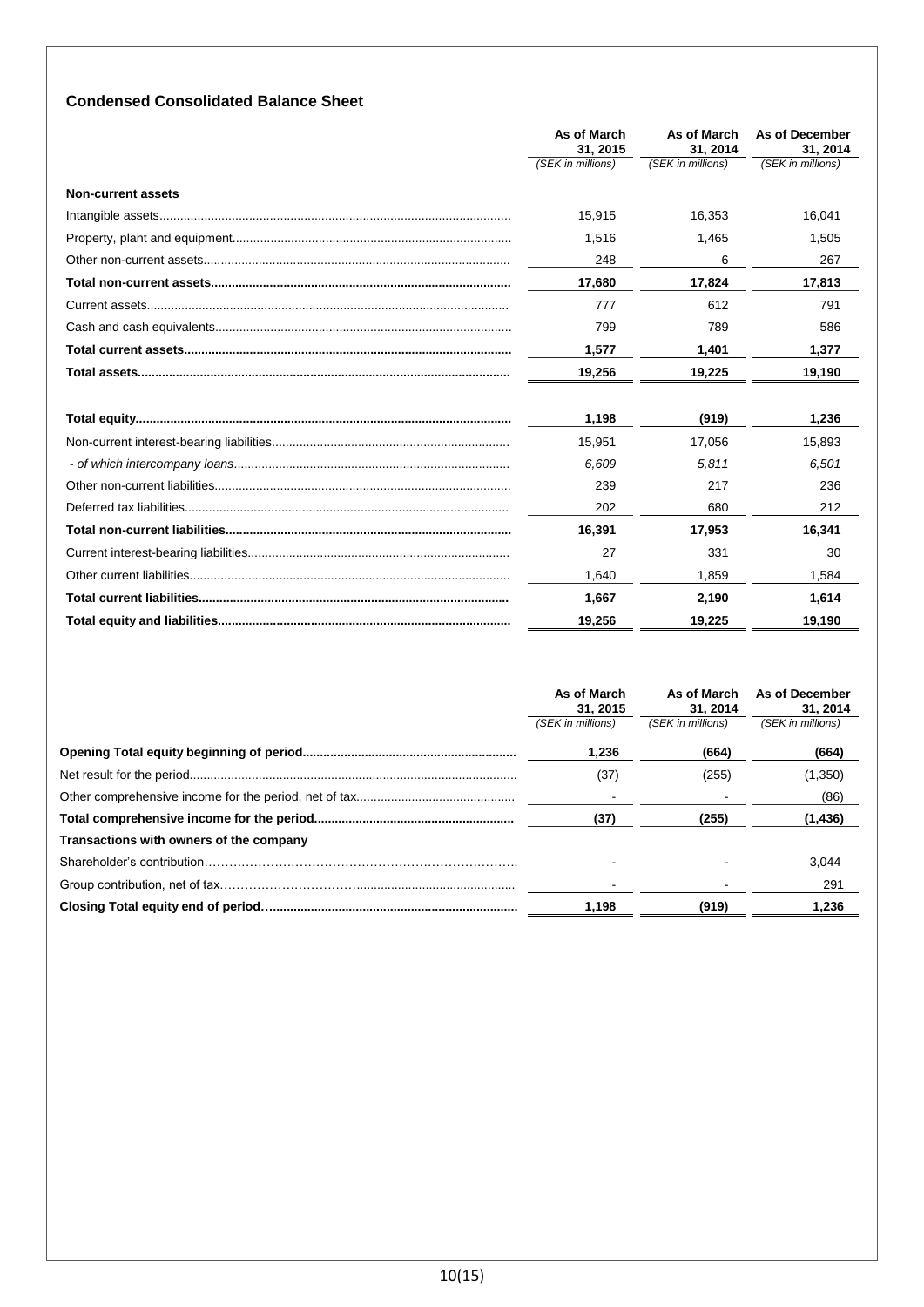|                             | For the three months<br>ended March 31, |                           | For the year<br>ended<br>December 31, |  |
|-----------------------------|-----------------------------------------|---------------------------|---------------------------------------|--|
|                             | 2015<br>(SEK in millions)               | 2014<br>(SEK in millions) | 2014<br>(SEK in millions)             |  |
|                             |                                         |                           |                                       |  |
| Operating activities        |                                         |                           |                                       |  |
|                             | (47)                                    | (281)                     | (1,900)                               |  |
|                             | 543                                     | 675                       | 2,696                                 |  |
|                             | (1)                                     | (73)                      | (159)                                 |  |
|                             | 495                                     | 321                       | 637                                   |  |
| <b>Investing activities</b> |                                         |                           |                                       |  |
|                             | (111)                                   | (76)                      | (429)                                 |  |
|                             | (152)                                   | (139)                     | (594)                                 |  |
|                             |                                         | (291)                     | (302)                                 |  |
|                             |                                         |                           | 6                                     |  |
|                             | (263)                                   | (507)                     | (1,318)                               |  |
| <b>Financing activities</b> |                                         |                           |                                       |  |
|                             |                                         |                           | 3,044                                 |  |
|                             |                                         |                           | 8,575                                 |  |
|                             | (7)                                     | (147)                     | (11, 366)                             |  |
|                             | (11)                                    | (0)                       | (108)                                 |  |
|                             | (19)                                    | (148)                     | 145                                   |  |
|                             | 213                                     | (333)                     | (536)                                 |  |
|                             | 586                                     | 1,122                     | 1,122                                 |  |
|                             | 799                                     | 789                       | 586                                   |  |

## **\*Adjustments for items not included in cash flow,**

|        | For the three months<br>ended March 31. |                   | For the year<br>ended<br>December 31. |
|--------|-----------------------------------------|-------------------|---------------------------------------|
|        | 2015                                    | 2014              | 2014                                  |
|        | (SEK in millions)                       | (SEK in millions) | (SEK in millions)                     |
|        | 376                                     | 341               | 1,438                                 |
|        | (114)                                   | 5                 | 339                                   |
|        | 19                                      | (20)              | (158)                                 |
|        | 9                                       | 26                | 432                                   |
|        | 71                                      | 161               | (124)                                 |
|        | 180                                     | 161               | 743                                   |
|        | 3                                       | 2                 | 26                                    |
| Total. | 543                                     | 675               | 2,696                                 |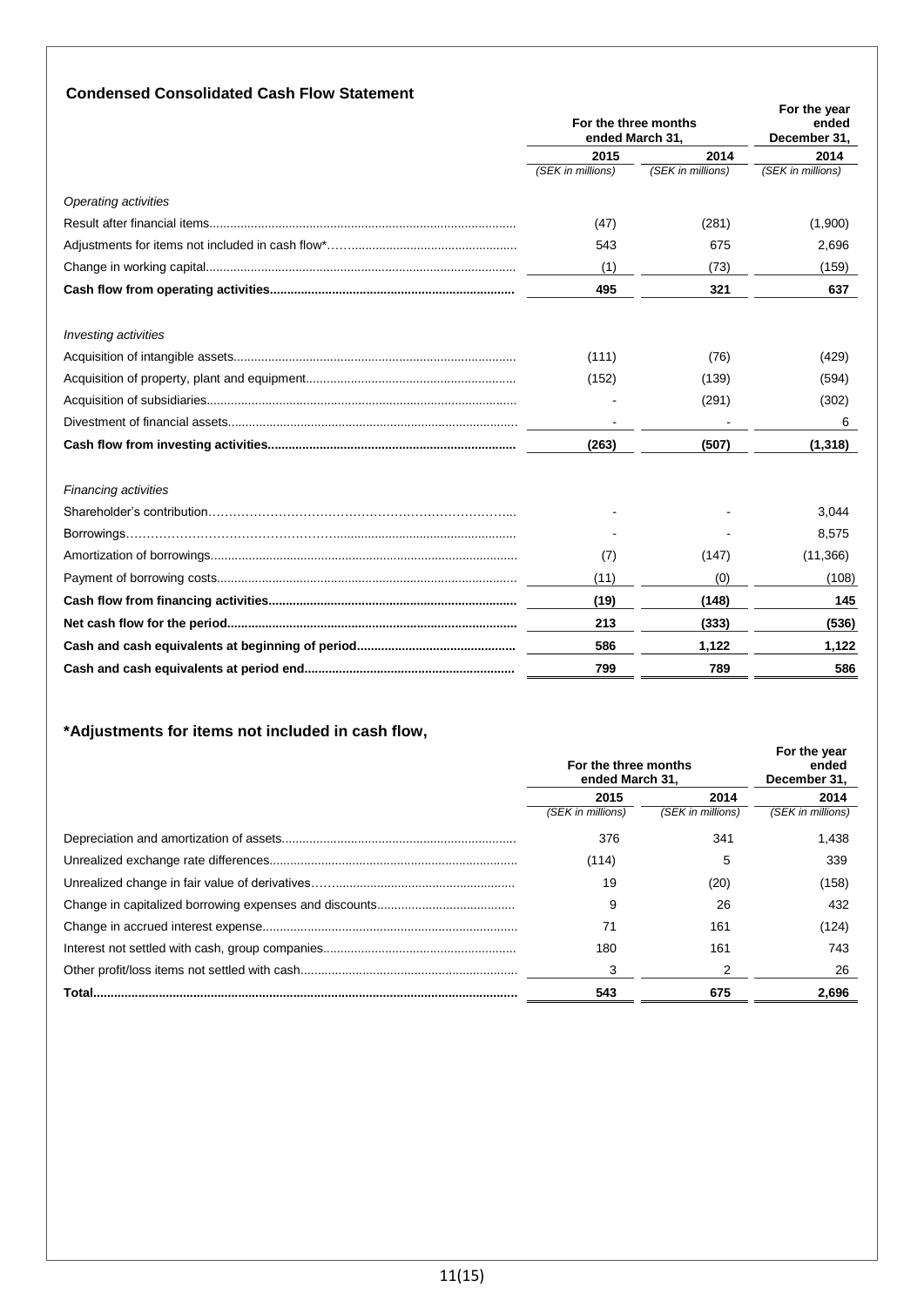### **Notes to the Condensed Consolidated Financial Statements**

### **Note 1 Basis of Preparation**

The consolidated accounts of the Group are prepared in accordance with International Financial Reporting Standards ("IFRS") as endorsed by the EU and described in the Group's 2014 Annual Report. The accounts are presented in millions of Swedish kronor (SEKm), which is also the Group's functional currency. New or amended IFRSs which became effective on January 1, 2015, have had no material effect on the consolidated financial statements. The Interim Report is prepared in accordance with IAS 34 Interim Financial Reporting.

The Interim Report has been approved for issuance by the Board of Directors on May 6, 2015.

### *Operating Segments*

The operations of the Group are integrated and constitute a single operating segment that offers bundled services to Consumers (digital-television, broadband and fixed telephony), B2B (broadband and telephony) and Landlord (basic television service), in a single market, Sweden. This is also the base of the Group's management structure and the structure for internal reporting, which is controlled by the Group's Chief Executive Officer, who has been identified as its chief operating decision maker. As such, the Group does not present any operating segment information.

### **Note 2 Revenue**

Revenue increased by SEK 104m, or 9.2%, to SEK 1,228m (1,124), of which Phonera's legacy business contributed SEK 65m or 5.8% in the three months ended March 31, 2015. Excluding Phonera revenue, the increase in revenue was SEK 39m, or 3.5%. Revenue from consumer services increased by SEK 49m or 5.6%, to SEK 914m (866). Broadband services revenue increased to SEK 394m (344). Digital television revenue increased to SEK 442m (431). The increase in revenue from broadband and digital television services was partly offset by a decrease in fixed telephony revenue to SEK 78m (90), due to lower usage. Revenue from B2B services was SEK 77m, compared to SEK 2m for the first quarter of 2014. Revenue from landlord services decreased by SEK 22m or 11.0%, to SEK 179m (201). Other revenue increased by SEK 3m or 4.8%, to SEK 58m (55).

|                        | For three<br>months ended<br>March 31, |          | For the three<br>months ended<br>March 31, |
|------------------------|----------------------------------------|----------|--------------------------------------------|
| <b>SEK in millions</b> | 2015                                   | % Change | 2014                                       |
| Consumer               | 914                                    | 5.6      | 866                                        |
| ' andlord              | 179                                    |          | 201                                        |
| B <sub>2</sub> B       |                                        | n/m      |                                            |
| Other.                 | 58                                     | 4.8      | 55                                         |
| Total                  | 1.228                                  | 9.2      | 1.124                                      |

### **Note 3 Operating Expenses**

The Group's cost of sales and services amounted to SEK 594m (548), or 48.4% (48.8%) of total revenue in the three months ended March 31, 2015. Selling expenses amounted to SEK 390m (361), or 31.8% (32.1%) of total revenue, administrative expenses amounted to SEK 65m (63), or 5.3% (5.6%) of total revenue and the Group's net other operating income and expenses amounted to an expense of SEK 8m (5).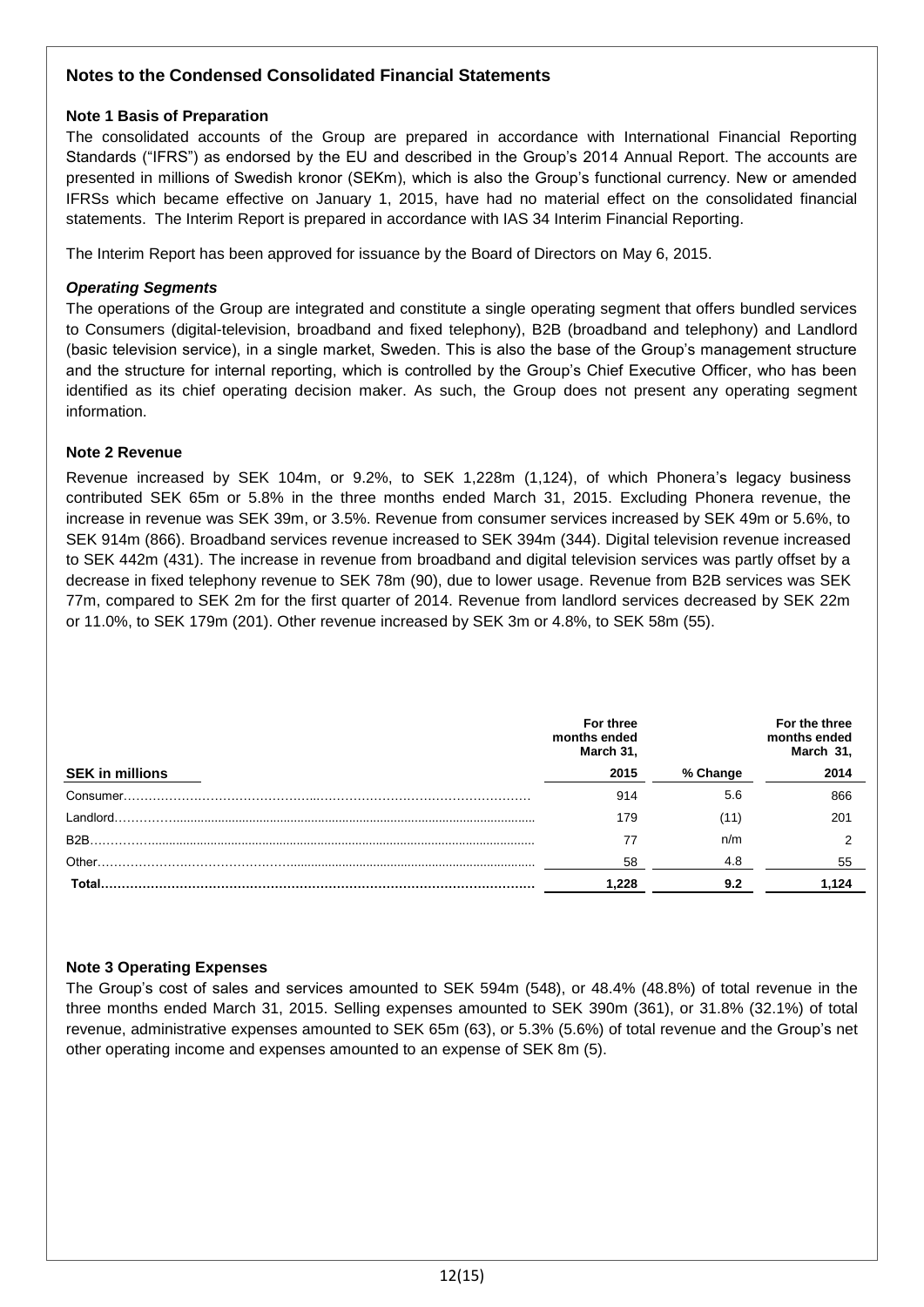### **Note 4 Financial Income and Expenses**

Financial income and expenses summarized to a net financial expense of SEK 218m (429) in the three months ended March 31, 2015.The decrease of SEK 211m was due to lower interest expenses mainly due to the decrease in the amount of outstanding debt as well as lower interest rates for the total outstanding debt.

### **Note 5 Income Taxes**

The Group recognized a deferred tax income of SEK 10m (26) in the three months ended March 31, 2015.

### **Note 6 Net Result for the Period**

The Group reported a net result of SEK -37m (-255) in the three months ended March 31, 2015.

### **Note 7 Capital Expenditure (Capex)**

Capital expenditure increased by SEK 48m or 22.5%, to SEK 263m (215), representing 21.4% (19.1%) of revenue.

### **Note 8 Acquisition of subsidiaries**

The Group completed the acquisition of Phonera Företag AB including its subsidiaries on March 31, 2014, which is also the date control exists and from when the entity is consolidated. The purchase price was SEK 311m of which all was paid in cash. The recognized value of intangible assets was SEK 318m of which SEK 161m was customer relationships and SEK 157m was goodwill.

The goodwill recognized for the acquisition pertains to future revenue from new customers and increased revenue from existing customers through continued growth of the number of services sold per customer. No portion of the goodwill is expected to be tax deductible.

| <b>Acquisition of Phonera</b><br><b>SEK in millions</b> | <b>Recognized value</b><br>in the Group |
|---------------------------------------------------------|-----------------------------------------|
|                                                         | 161                                     |
|                                                         | 10                                      |
|                                                         |                                         |
|                                                         |                                         |
|                                                         | 9                                       |
|                                                         | (35)                                    |
|                                                         |                                         |
|                                                         | (65)                                    |
|                                                         | 154                                     |
|                                                         | 157                                     |
|                                                         | 311                                     |

No acquisitions were made during the first quarter of 2015.

### **Note 9 Liquidity and Financial Position**

As of March 31, 2015, the Group held SEK 799m (789) in cash and cash equivalents. Unutilized credit facilities amounted to SEK 1,095m of which a newly committed credit facility of SEK 500m.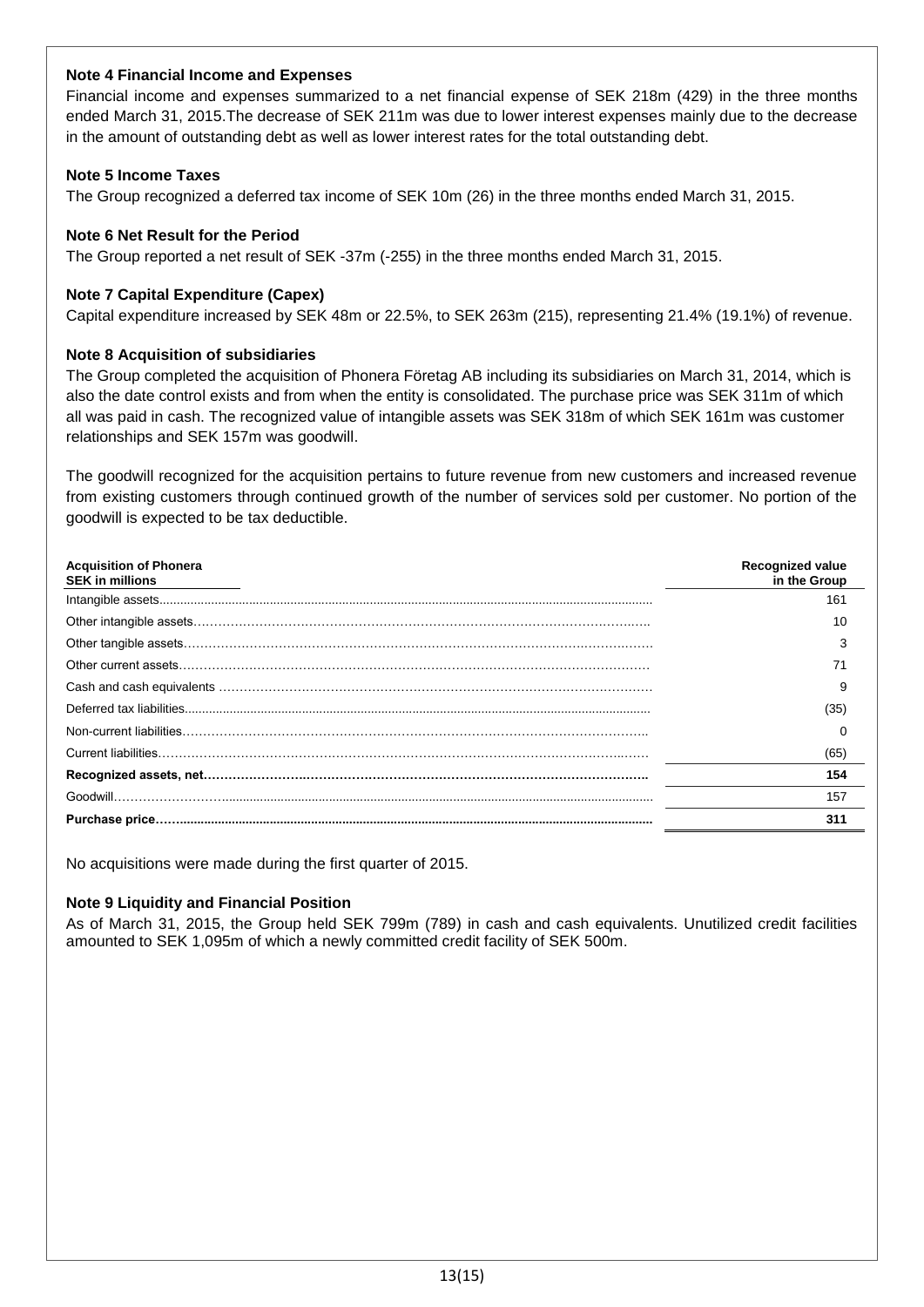### **Note 10 Fair Value of Derivative Instruments**

In order to decrease the Group's interest rate risks and currency exposure, certain derivatives have been entered into. The derivatives are measured at fair value and are recognized in net profit or loss. Hedge accounting is not applied. The Group only holds level 2 instruments as described in the Group's Annual Report for 2014. Amounts of SEK -19m (20) regarding changes in fair value of derivatives have been recognized in net financial income and expenses. The Group terminated the major part of the derivatives in connection with the refinancing in June 2014.

The following table illustrates the fair value of the derivatives at period end.

| <b>SEK in millions</b> | As of March<br>31.2015 | As of March<br>31.2014 | As of<br>December 31, 2014 |
|------------------------|------------------------|------------------------|----------------------------|
|                        |                        | (6)                    |                            |
|                        | 20                     | (78)                   | 39                         |
|                        |                        | 14                     |                            |
|                        | 20                     | (98)                   |                            |

### **Note 11 Risks and Uncertainty Factors**

The Group has identified a number of operational and financial risks. Operational risks constitutes of increasing **,**  competition, the ability to attract and keep customers, technical development, regulatory environment and **2** substitution from fixed to mobile telephony. Financial risks include liquidity, credit, interest rate, and currency risks. **1** For a detailed description of the significant risk factors for the Group's future development, please see the **3** description in the Group's Annual Report for 2014. The Group believes that the risk environment has not materially changed from the description in the 2014 Annual Report. **0**

### **Note 12 Events During the First quarter**

On February 10, 2015 it was announced that Mikael Larsson has been appointed CFO of Com Hem AB and will be a member of the Executive Management Team. Mikael Larsson has held the position as CFO of Investment AB Kinnevik since 2001. Mikael Larsson replaces Joachim Jaginder who has decided to leave Com Hem after 6 years, and who will hereby resign from any duties as member of the board within the Group companies. For further information see separate press release.

### **Note 13 Subsequent Events**

On May 1, Mikael Larsson joined as new CFO of Com Hem.